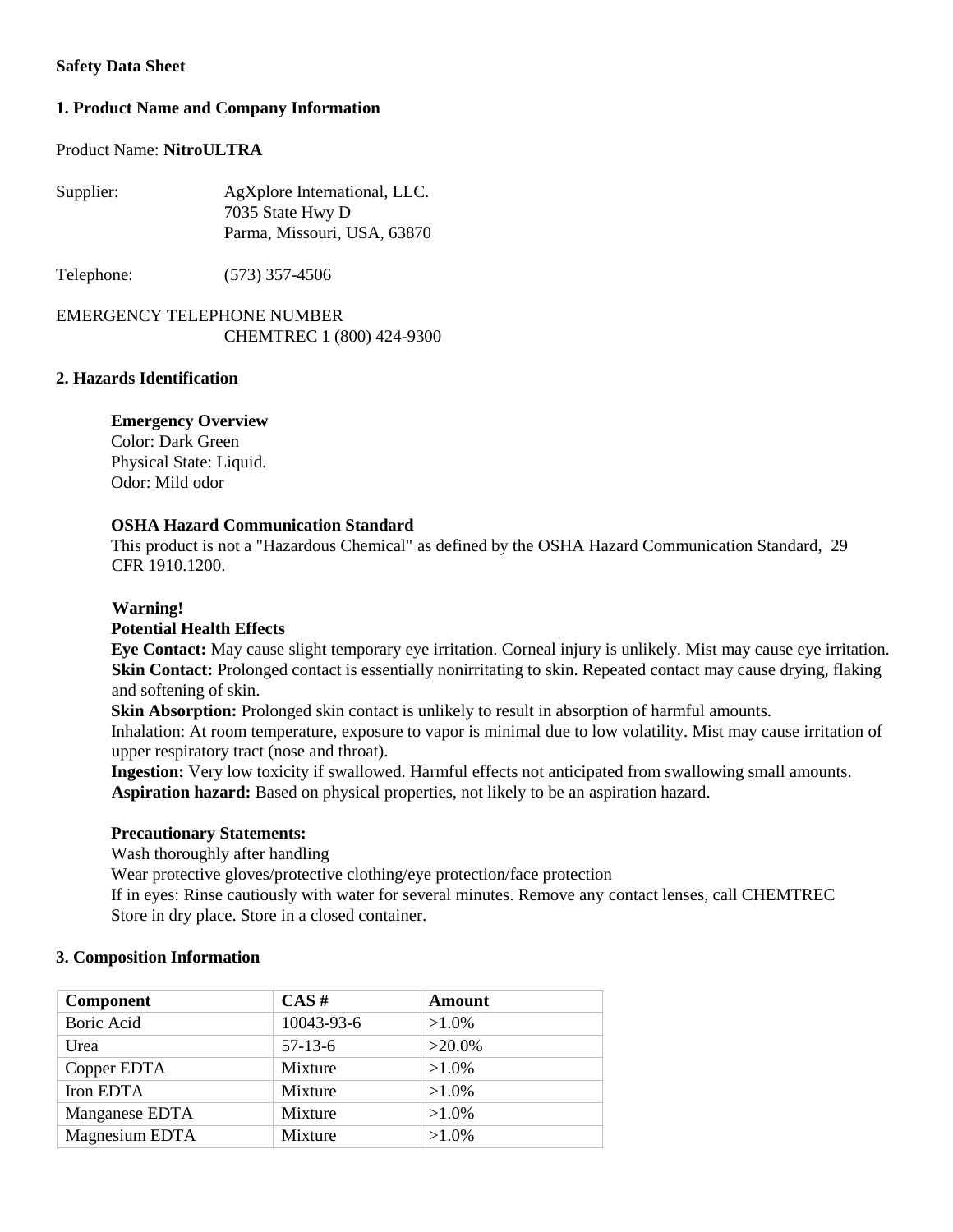| Zinc EDTA | Mixture | $>1.0\%$ |
|-----------|---------|----------|
|-----------|---------|----------|

### **4. First Aid Measures**

#### **Description of first aid measures**

**General advice:** If potential for exposure exists refer to Section 8 for specific personal protective equipment. **Inhalation**: Move person to fresh air; if effects occur, consult a physician.

**Skin Contact:** Flush skin with plenty of water for at least 15 minutes while removing contaminated clothing and shoes. Wash clothing before reuse. Remove contaminated clothing and shoes. If irritation persists seek medical attention.

**Eye Contact:** Flush eyes thoroughly with water for several minutes. Remove contact lenses after the initial 1-2 minutes and continue flushing for several additional minutes. If effects occur, consult a physician, preferably an ophthalmologist.

**Ingestion:** Call a physician or poison control center immediately. Rinse mouth. Do NOT induce vomiting. If vomiting occurs keep head low so that stomach content doesn't get into the lungs. Do not use mouth to mouth.

#### **Indication of immediate medical attention and special treatment needed**

In case of a accident or unwellness, seek medical attention immediately

#### **5. Fire Fighting Measures**

**Suitable extinguishing media:** Water fog or fine spray, Dry chemical fire extinguishers, Carbon dioxide fire extinguishers, Foam.

**Extinguishing Media to Avoid:** Do not use direct water stream. May spread fire. **Specific Hazards arising from the substance or mixture:** Avoid inhaling the fumes

#### **Advice for firefighters**

**Fire Fighting Procedures:** Keep people away. Isolate fire and deny unnecessary entry. Use water spray to cool fire exposed containers and fire affected zone until fire is out and danger of reigniting has passed. Fight fire from protected location or safe distance. Consider the use of unmanned hose holders or monitor nozzles. Immediately withdraw all personnel from the area in case of rising sound from venting safety device or discoloration of the container. Burning liquids may be extinguished by dilution with water. Do not use direct water stream. May spread fire. Move container from fire area if this is possible without hazard. Burning liquids may be moved by flushing with water to protect personnel and minimize property damage.

**Special Protective Equipment for Firefighters**: Wear positive-pressure self-contained breathing apparatus (SCBA) and protective fire fighting clothing (includes fire fighting helmet, coat, trousers, boots, and gloves). If protective equipment is not available or not used, fight fire from a protected location or a safe distance.

# **6. Accidental Release Measures**

**Personal precautions, protective equipment and emergency procedures:** Spilled material may cause a slipping hazard. Keep unnecessary and unprotected personnel from entering the area. Use appropriate safety equipment. For additional information, refer to Section 8, Exposure Controls and Personal Protection.

**Environmental precautions**: Prevent from entering into soil, ditches, sewers, waterways and/or groundwater. See Section 12, Ecological Information.

**Methods and materials for containment and cleaning up**: Contain spilled material if possible. Absorb with inert material and dispose of in accordance with applicable regulations (Disposal Section 13)

# **7. Handling and Storage**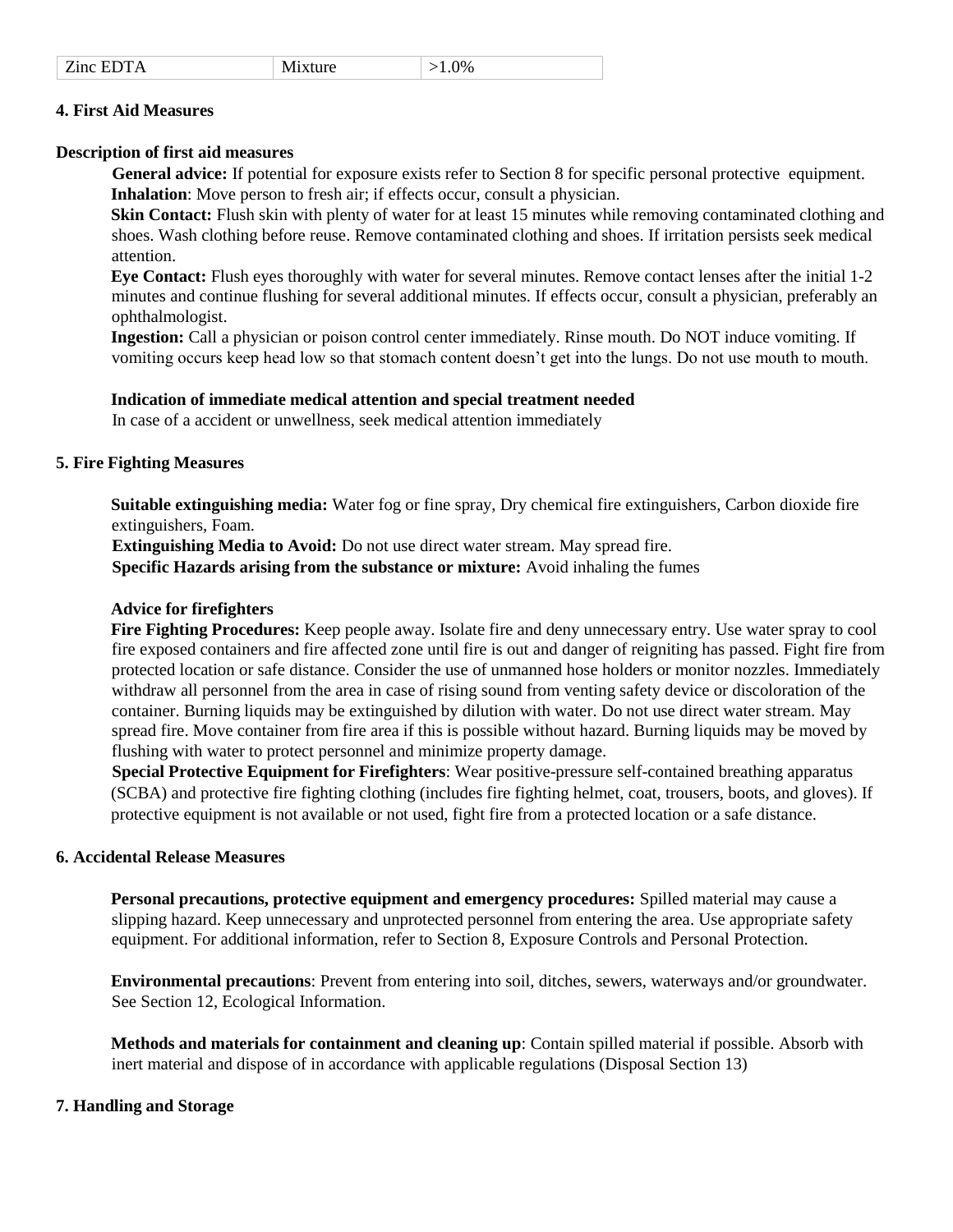**General Handling:** Do not eat or drink while working. Before making transfer operations, assure that there aren't any incompatible material residuals in the containers. Contaminated clothing should be changed before entering eating areas. See section 8 for protective equipment.

# **Storage**

Store away from direct sunlight or ultraviolet light. Keep container tightly closed when not in use. Store in a dry place. Protect from atmospheric moisture.

Store in the following material(s): Stainless steel. Aluminum. Plasite 3066 lined container. 316 stainless steel. Opaque HDPE plastic container.

Shelf life: Use within 12.0 Months

#### **8. Exposure Controls and Personal Protection**

#### **Personal Protection**

**Eye/Face Protection:** Use safety glasses (with side shields). If there is a potential for exposure to particles which could cause eye discomfort, wear chemical goggles.

**Skin Protection:** Wash off immediately with soap and plenty of water removing all contaminated clothes and shoes. If skin irritation persists, call a physician.

**Hand protection:** Wear appropriate protective gloves to prevent skin exposure. Consistent with general hygienic practice for any material, skin contact should be minimized.

**Respiratory Protection**: Respiratory protection should be worn when there is a potential to exceed the exposure limit requirements or guidelines. If there are no applicable exposure limit requirements or guidelines, wear respiratory protection when adverse effects, such as respiratory irritation or discomfort have been experienced, or where indicated by your risk assessment process. In misty atmospheres, use an approved particulate respirator. The following should be effective types of air purifying respirators: Organic vapor cartridge with a particulate prefilter.

**Ingestion:** Use good personal hygiene. Do not consume or store food in the work area. Wash hands before smoking or eating.

# **Engineering Controls**

**Ventilation:** Use local exhaust ventilation, or other engineering controls to maintain airborne levels below exposure limit requirements or guidelines. If there are no applicable exposure limit requirements or guidelines, general ventilation should be sufficient for most operations. Local exhaust ventilation may be necessary for some operations.

#### **9. Physical and Chemical Properties**

Appearance

| <b>Physical State</b>            | Liquid.                |
|----------------------------------|------------------------|
| Color                            | Dark Green             |
| Odor                             | Mild odor              |
| <b>Odor Threshold</b>            | No test data available |
| pH                               | $6.5 - 7.5$            |
| <b>Freezing Point</b>            | $32^{\circ}$ F         |
| <b>Flash Point</b>               | Closed Cup 102 °C      |
| <b>Evaporation Rate</b>          | Not Established        |
| <b>Vapor Pressure</b>            | No test data available |
| <b>Specific Gravity</b>          | $(H2O = 1) 1.09$       |
| Solubility in water (by weight)  | Dispersible            |
| <b>Autoignition Temperature</b>  | No test data available |
| <b>Decomposition Temperature</b> | No test data available |
| Viscosity                        | Not available          |
| <b>Liquid Density</b>            | $9.1$ lbs/gal          |
|                                  |                        |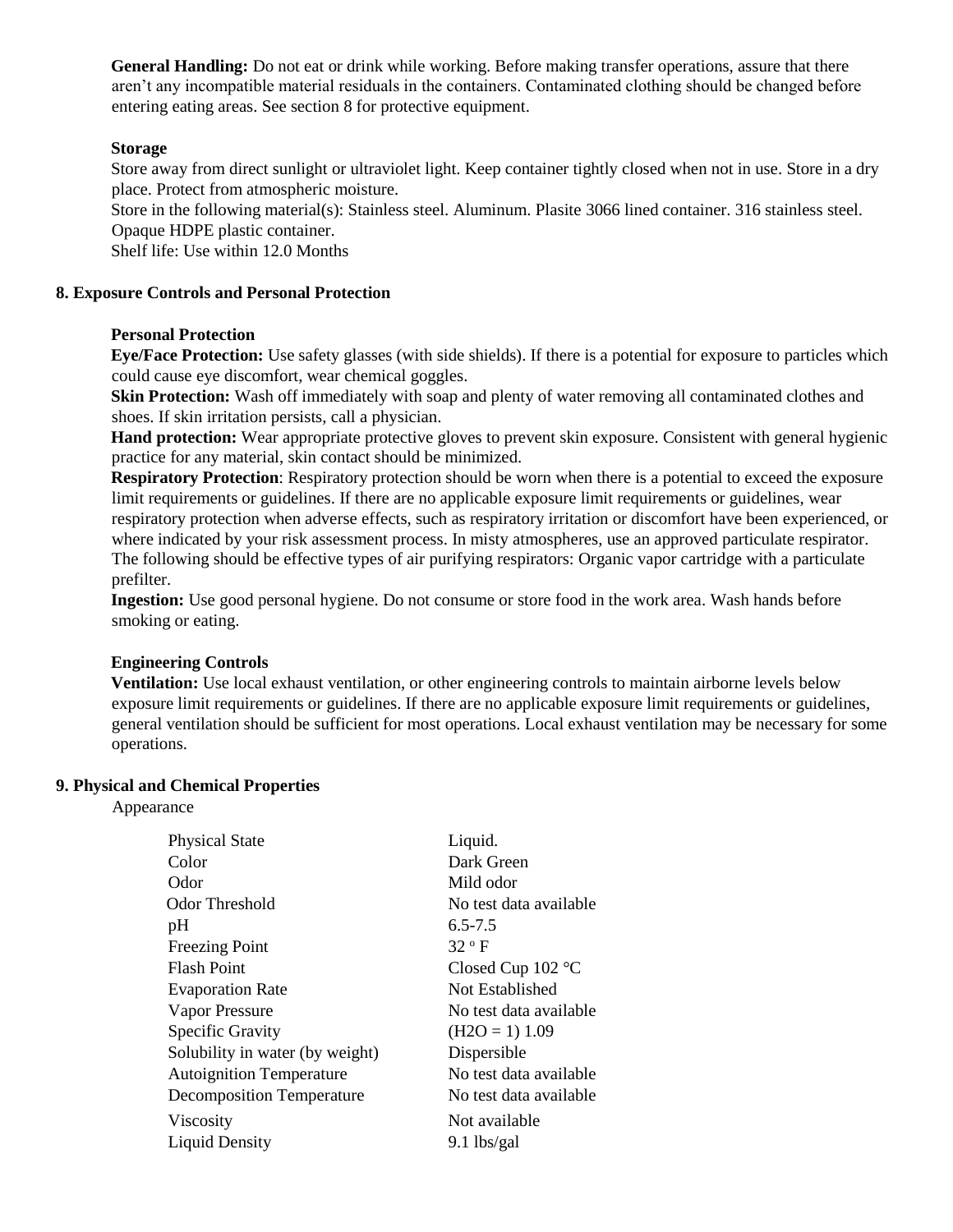#### **10. Stability and Reactivity**

#### **Reactivity**

No dangerous reaction known under conditions of normal use.

**Chemical stability** 

Stable under recommended storage conditions. See Storage, Section 7

**Possibility of hazardous reactions** Stable under normal conditions

**Conditions to Avoid:** Exposure to elevated temperatures can cause product to decompose. Avoid direct sunlight or ultraviolet sources. Stable under normal conditions.

**Incompatible Materials:** Avoid contact with: Strong acids. Strong bases. Strong oxidizers.

# **Hazardous decomposition products**

Decomposition products depend upon temperature, air supply and the presence of other materials.

**Decomposition products can include and are not limited to**: Aldehydes. Alcohols. Ethers. Organic Acids.

# **11. Toxicological Information**

**Routes of Exposure:** Eye Contact: May cause irritation. Skin contact: Can be absorbed, may cause irritation. Inhalation: Unknown Ingestion: Unknown

**Exposure Symptoms:** Burning and skin damage. Eye irritation-stinging, tearing, redness, swelling, and blurred vision. Allergic skin reaction some redness and rash.

**Acute and Chronic effects:** Components may be absorbed into the body through the skin. Contact may irritate or burn eyes. Prolonged inhalation may be harmful. Prolonged exposures may cause chronic effects.

**Acute Toxicity Oral**  N/A **Dermal**   $N/A$ **Eye damage/eye irritation**  May cause slight temporary eye irritation. Mist may cause eye irritation. **Skin corrosion/irritation**  N/A

**Carcinogenicity**  N/A

# **12. Ecological Information**

.

**Toxicity**  Material is practically non-toxic to aquatic organisms on an acute basis.

**Ecological information of the mixture: Aquatic Acute Toxicity** EC50 Algae: N/A LC50 Crustacea: N/A LC50 Fish: N/A **Persistence and Degradability**  Material is readily biodegradable. **Bioaccumlative potential Ecological information of the mixture:**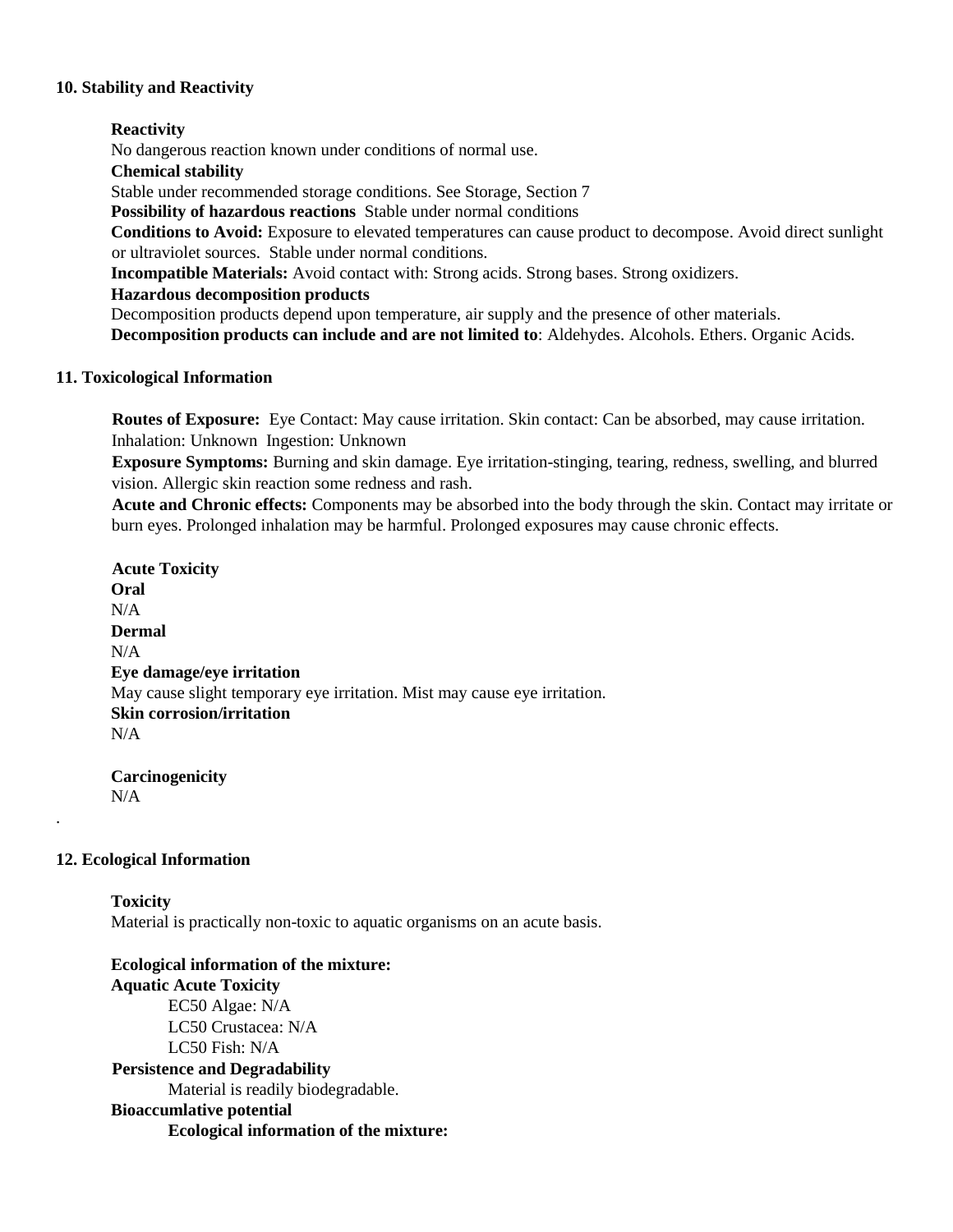#### Bioaccumlation: No data available

### **Mobility in Soil**

# **Ecological information of the substance:**

Mobility in Soil: N/A

# **Other adverse effects:**

# None

Use according to criteria of good industrial practice, avoiding product dispersion in the environment.

# **13. Disposal Considerations**

DO NOT DUMP INTO ANY SEWERS, ON THE GROUND, OR INTO ANY BODY OF WATER. If possible recover the product, otherwise dispose of in authorized landfill. AS YOUR SUPPLIER, WE HAVE NO CONTROL OVER THE MANAGEMENT PRACTICES OR MANUFACTURING PROCESSES OF PARTIES HANDLING OR USING THIS MATERIAL.

# **14. Transport Information**

# **DOT Non-Bulk**

Not Regulated

# **DOT Bulk**

Not Regulated

# **15. Regulatory Information**

# **OSHA Hazard Communication Standard**

This product is not a "Hazardous Chemical" as defined by the OSHA Hazard Communication Standard, 29 CFR 1910.1200.

# **SARA Hazardous Categories**

| Immediate (Acute) Health Hazard          | No  |
|------------------------------------------|-----|
| Delayed (Chronic) Health Hazard          | Nο  |
| Fire Hazard                              | Nο  |
| Reactive Hazard                          | No. |
| <b>Sudden Release of Pressure Hazard</b> | Nο  |

# **CERCLA Hazardous Substances List (40 CFR 302.4)** Not Listed

**Clean Air Act, SARA 312** No Hazardous Air Pollutants (HAPs) **SARA 311 Hazardous Substances** No **SARA 302 Extremely Hazardous Substances** No

# **US. Toxic Substances Control Act**

All components of this product are on the TSCA Inventory or are exempt from TSCA Inventory requirements under 40 CFR 720.30

# **16. Other Information**

| <b>Hazard Rating System</b> |        |      |            |
|-----------------------------|--------|------|------------|
| <b>NFPA</b>                 | Health | Fire | Reactivity |
|                             |        |      |            |